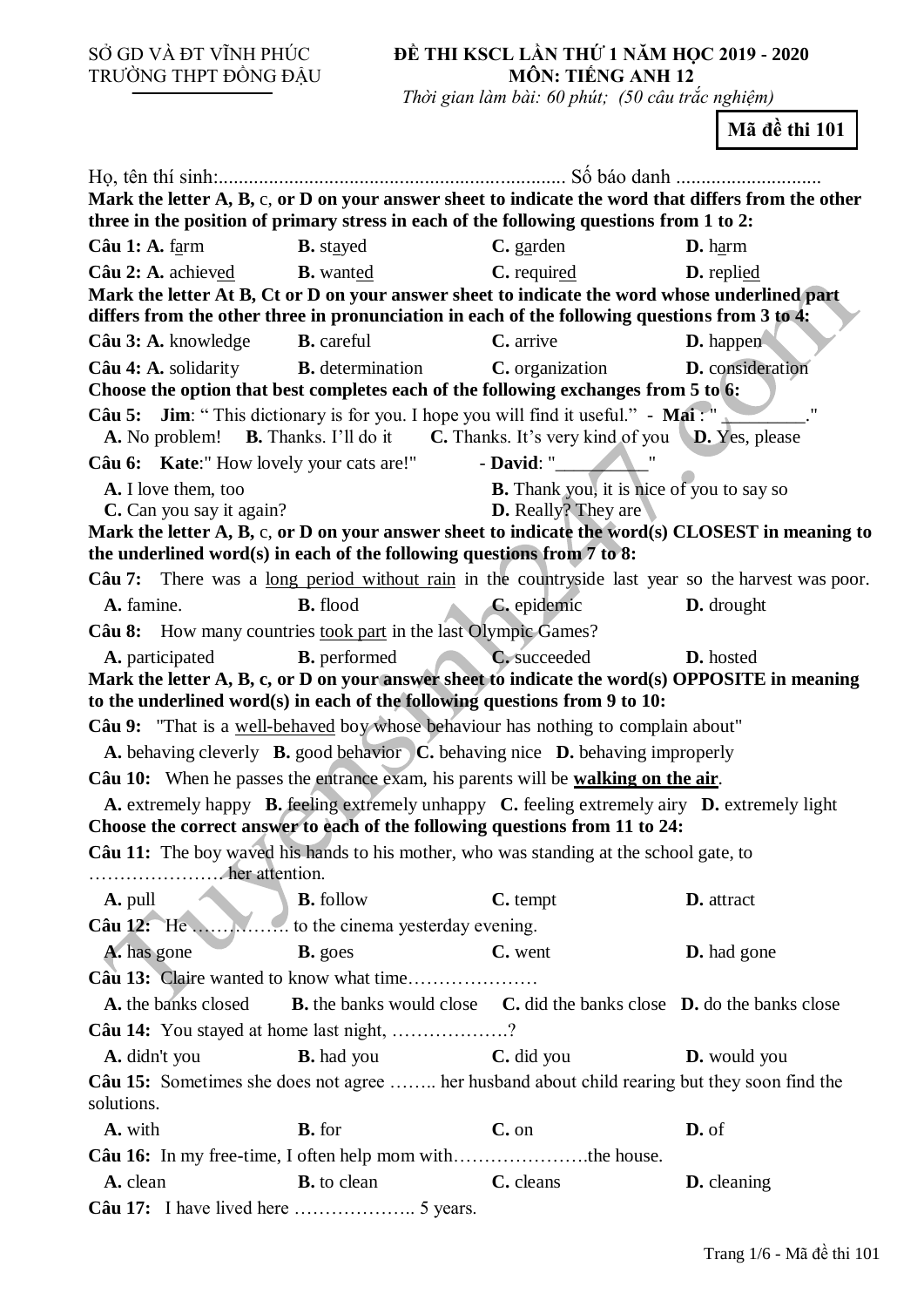| A. on                             | <b>B.</b> for                                                                                                      | C. since               |                        |  |  |
|-----------------------------------|--------------------------------------------------------------------------------------------------------------------|------------------------|------------------------|--|--|
|                                   |                                                                                                                    |                        |                        |  |  |
| $\mathbf{A}.\emptyset$            | $B.$ an                                                                                                            | C. a                   | D. the                 |  |  |
|                                   |                                                                                                                    |                        |                        |  |  |
| <b>A.</b> is reading              | <b>B.</b> had read                                                                                                 | C. reads               | D. has read            |  |  |
|                                   |                                                                                                                    |                        |                        |  |  |
|                                   | <b>A.</b> take over <b>B.</b> join hands <b>C.</b> work together                                                   |                        | <b>D.</b> take care of |  |  |
|                                   | <b>Câu 21:</b> I asked him, but he said nothing                                                                    |                        |                        |  |  |
|                                   | A. what's the matter was <b>B.</b> what was the matter <b>C.</b> what the matter was <b>D.</b> the matter was what |                        |                        |  |  |
|                                   |                                                                                                                    |                        |                        |  |  |
|                                   | <b>A.</b> don't talk <b>B.</b> to not talk                                                                         | <b>C</b> . not to talk | <b>D.</b> to talk not  |  |  |
|                                   |                                                                                                                    |                        |                        |  |  |
| <b>A.</b> about                   | $B. of$                                                                                                            | $C.$ at                | D. with                |  |  |
| room after a day of working hard. | Câu 24: We enjoy  time together in the evening when the family members gather in the living                        |                        |                        |  |  |

**D.** taking A. caring **B.** spending  $C.$  doing Choose the correct word or phrase that best fits each of the numbered blanks from 25 to 29: Earth is the only place we know of in the universe that can support human life. 25 human activities are making the planet less fit to live on. As the western world 26 on consuming two-thirds of the world's resources while half of the world's population do so just to stay alive we are rapidly destroying the very resource we have by which all people can survive and prosper. Everywhere fertile soil is 27 built on or washed into the sea. Renewable resources are exploited so much that they will never be able to recover  $\angle$  28  $\angle$ . We discharge pollutants into the atmosphere without any thought of the consequences. As a result, the planet's ability to support people is being reduced at the very time when rising human numbers and consumption are 29 increasingly heavy demands on it.

| Câu 29: A. making    | <b>B.</b> doing   | C. taking     | <b>D.</b> having  |  |
|----------------------|-------------------|---------------|-------------------|--|
| Câu 28: A. greatly   | <b>B.</b> utterly | C. completely | <b>D.</b> quite   |  |
| Câu 27: A. sooner    | <b>B.</b> neither | C. rather     | D. either         |  |
| Câu 26: A. continues | <b>B.</b> carries | C. follows    | <b>D.</b> repeats |  |
| Câu 25: A. Although  | <b>B.</b> Still   | C. Yet        | <b>D.</b> Despite |  |

Read the following passage and mark the letter A, B, C, or D on your answer sheet to incorrect answer to each of the questions from 30 to 34:

The Singapore Science Centre is located on a six-hectare site in Jurong. At the centre, we can discover the wonders of science and technology in a fun way. Clap your hands and colorful bulbs will light up. Start a wheel spinning and it will set off a fan churning. It is a place to answer our curiosity and capture our imagination.

The centre features over four hundred exhibits covering topics like solar radiation, communication, electronics, mathematics, nuclear energy and evolution. It aims to arouse interest in science and technology among us and the general public. The centre is the first science one to be established in South East Asia. It was opened in 1977 and it now receives an average of one thousand, two hundred visitors a day. The exhibits can be found in four exhibition galleries. They are the Lobby, Physical Sciences, Life Sciences and Aviation. These exhibits are renewed annually so as to encourage visitors to make return visits to the centre.

Instead of the usual "Hands off" notices found in exhibition halls, visitors are invited to touch and feel the exhibits, push the buttons, turn the cranks or pedals. This is an interesting way to learn science even if you hate the subject. A Discovery Centre was built for children between the ages of three and twelve. This new exhibition gallery was completed in 1985. Lately this year a stone-age exhibit was built. It shows us about the animals and people which were extinct.

Câu 30: What can be the best title of the passage?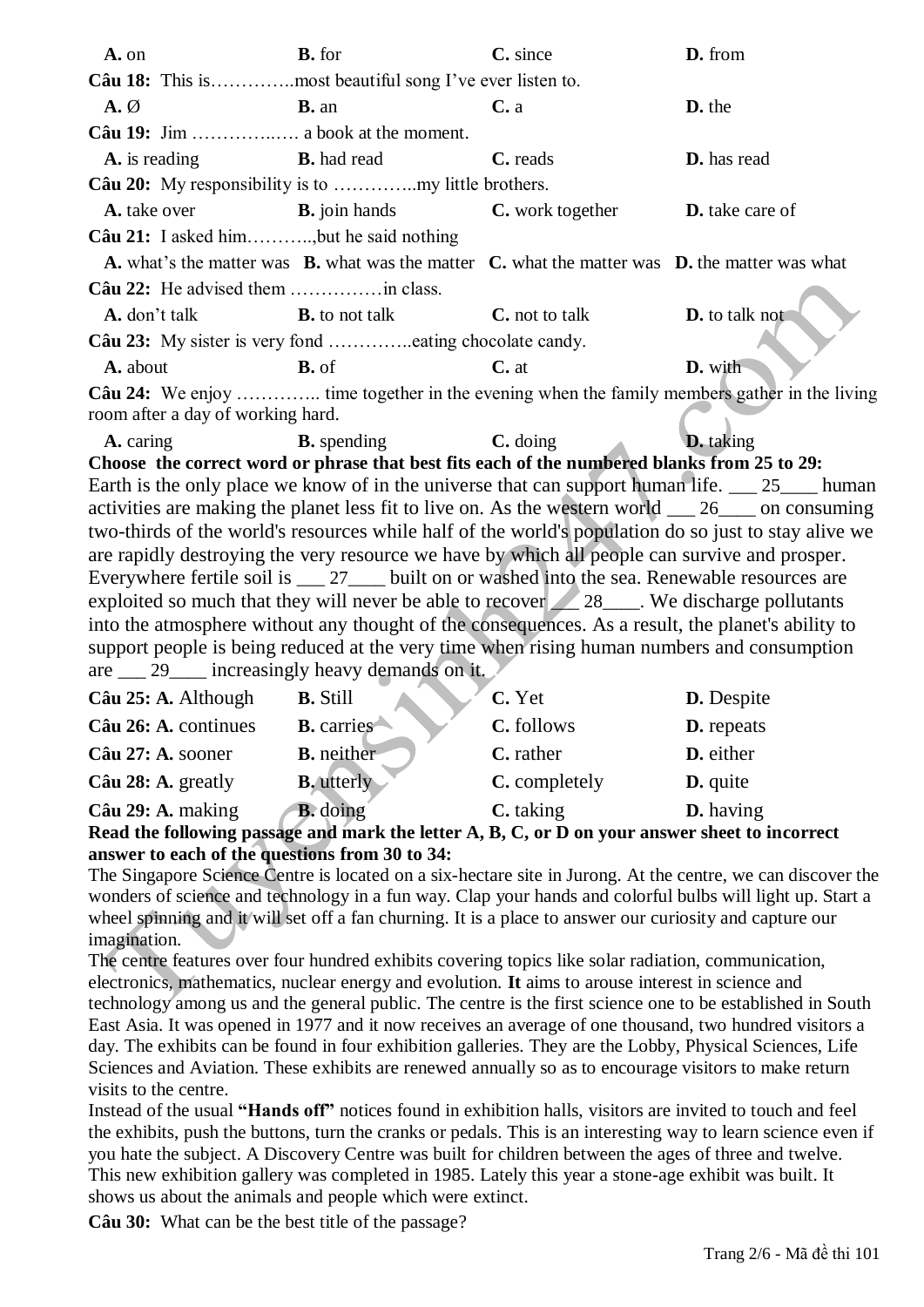**A.** Singapore Science Centre **B.** Science Centre

**C.** Discovery Centre **D.** Physical Sciences

**Câu 31:** The word "It" in paragraph 2 refers to

**A.** the centre **B.** the general public **C.** evolution **D.** solar radiation

**Câu 32:** According to the paragraph 2, which of the following is NOT true about the Singapore Science Centre?

**A.** Visitors are encouraged to return to the centre. **B.** The centre was not opened until 1977.

**C.** The exhibits in the centre cover a wide range of topics. **D.** The centre is the first one established in the world.

**Câu 33:** It is stated in paragraph 2 that

**A.** the science centre makes people interested in science and technology

**B.** only students can visit the science centre **C.** visitors don't want to come back to the science centre **D.** there are only several exhibits in the science centre

**Câu 34:** The author mentions all of the following in the passage EXCEPT

**A.** The exhibits are renewed every year. **B.** The centre is located in Jurong

**C.** There are four exhibition galleries in the centre. **D.** The centre is the biggest in Asia. **Read the following passage and mark the letter A, B, c, or D on your answer sheet to indicate the correct answer to each of the questions from 35 to 42:**

Smart cards and mobile phones are becoming an increasingly popular way to make all sorts of payments. Even now, in Japan thousands of transactions, from paying rail tickets to picking up the groceries, take place every day with customers passing their handsets across **a small flat-screen device.** And predictions in the world of finance reckon that payments using mobile phones will have risen to more than \$50 billion in the very near future.

 What's the appeal of e-cash? Compared to cheques or credit cards, it offers the speed of cash, but more so. It takes just one tenth of a second to complete most transactions and as no change is required, errors in counting are eliminated. Fraud and theft are also reduced and for the retailer, it reduces the cost of handling money. Sony's vision of having a chip **embedded** in computers, TVs and games consoles means that films, music and games can be paid for easily without having to input credit card details. And what about the future of the banks? Within their **grip** on the market, banks and credit-card firms want to be in a position to collect most of the fees from the users of mobile and contactless-payment systems. But the new system could prove to be a "disruptive technology" as far as the banks are concerned. If payments for a few coffees, a train ticket and a newspaper are made every day by a commuter with a mobile, this will not appear on their monthly credit card statements but on their mobile phone statements. And having spent fortunes on branding, credit-card companies and banks do not want to see other payment systems gaining popularity. It's too early to say whether banks will miss out and if so, by how much. However, quite a few American bankers are optimistic. They feel there is reason to be suspicious of those who predict that high-street banks may be a thing of the past. They point out that Internet banking did not result in the closure of **their** high-street branches as was predicted. On the contrary, more Americans than ever are using local branches. So, whether we'll become a totally cash-free society remains open to contention.

**Câu 35:** What is the main idea of the first paragraph?

**A.** Predictions of future payment methods. **B.** The increasing popularity of new payment methods.

**C.** The absence of traditional payment methods. **D.** Japan's advanced forms of payment.

**Câu 36:** Why does the author mention "**a small flat-screen device**" in the first paragraph?

| A. to exemplify the e-cash system |                        | <b>B.</b> to praise the e-cash system                                                              |                             |
|-----------------------------------|------------------------|----------------------------------------------------------------------------------------------------|-----------------------------|
| C. to criticize the e-cash system |                        | D. to inform the e-cash system                                                                     |                             |
|                                   |                        | Câu 37: Which of the following is NOT true about the strong point of e-cash?                       |                             |
| A. reduced cost                   | <b>B.</b> no fraud     | <b>C.</b> fewer mistakes                                                                           | <b>D.</b> faster speed      |
|                                   |                        | <b>Câu 38:</b> The word " <b>embedded</b> " in the second paragraph is closest in meaning to       |                             |
| A. isolated                       | <b>B.</b> manufactured | C. generated                                                                                       | <b>D.</b> integrated        |
|                                   |                        | <b>Câu 39:</b> The word " $\text{grip}$ " in the third paragraph is closest in meaning to _______. |                             |
| A. power                          | <b>B.</b> success      | C. wealth                                                                                          | <b>D.</b> range of branches |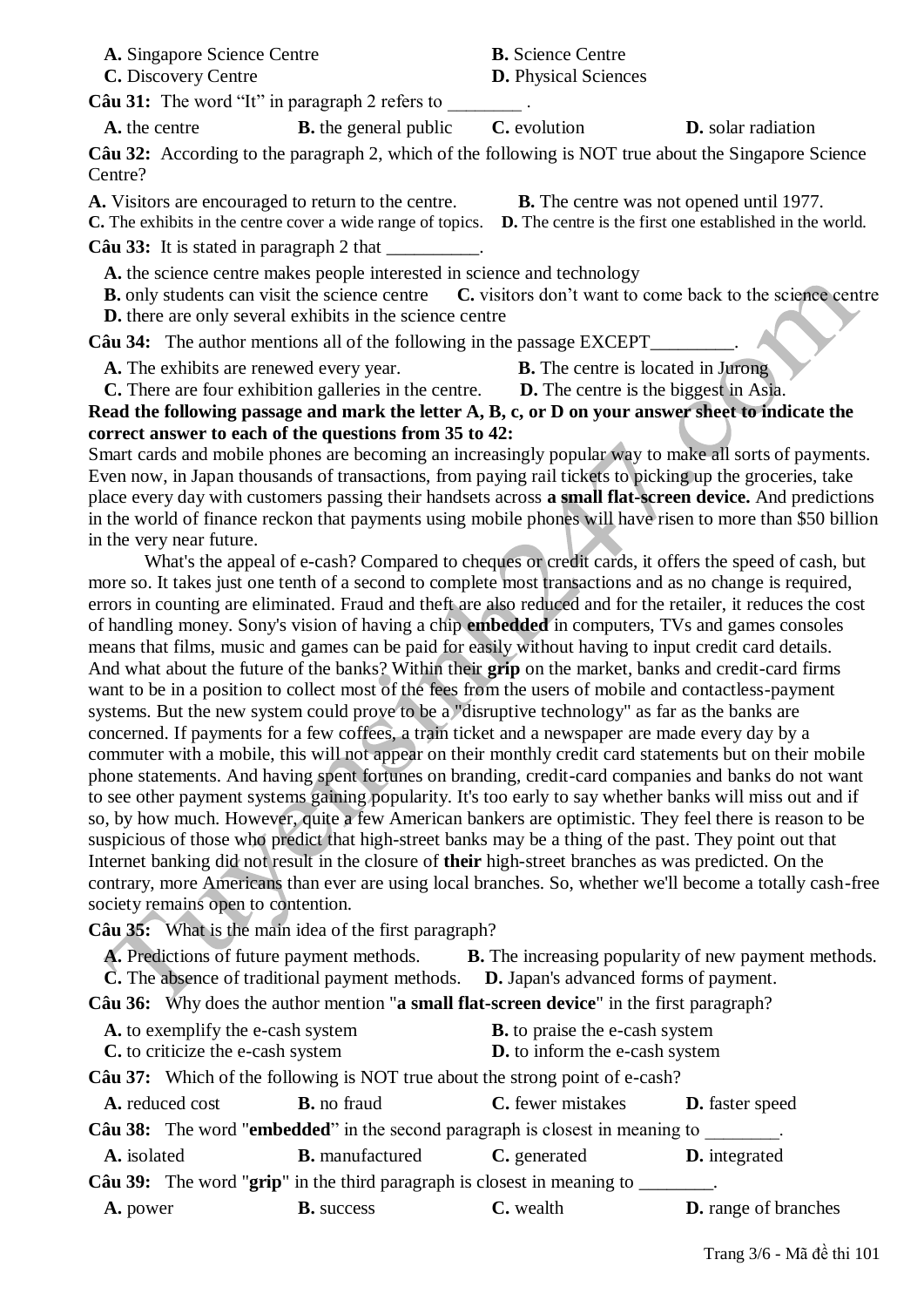**Câu 40:** The author mentions the case of commuters in the third paragraph to illustrate \_\_\_.

**A.** the banks' cooperation with credit-card companies **B.** a possible drawback of the system

**C.** the modern technology of the e-cash system **D.** the transferability of the system

**Câu 41:** The word "their" in the third paragraph refers to

**A.** credit cards **B.** high-street hanks **C.** American bankers **D.** Internet banking **Câu 42:** How does the writer seem to feel about the future of banks?

**A.** neutral **B.** optimistic **C.** uncertain **D.** pessimistic

**Mark the letter A, B, C, or D on your answer sheet to indicate the sentence that best combines each pair of sentences in the following questions from 43 to 44:**

**Câu 43:** It isn't just that the level of education of this school is high. It's that it's also been consistent for years.

**A.** It isn't fair to deny that this school is successful, as it has had the same high standards for many years now.

**B.** The standard of education is not high in this school, but at least all the students are at the same

**C.** The level of education in this school, which is usually quite high, shows only slight variations from year to year.

**D.** Not only are the standards of education good in this school, but it has maintained those standards over the years.

**Câu 44:** No one but the experts was able to realize that the painting was an imitation. It greatly resembled the original.

**A.** It was obvious that only a person with great talent could fake a painting so successfully.

**B.** It was almost impossible for amateurs to realize that the painting was not authentic, though the experts could judge it quite easily.

**C.** The painting looked so much like the authentic one that only the experts could tell it wasn't genuine.

**D.** It was hard for ordinary people to judge between the fake painting and the real one, but not for the experts.

## **Mark the letter A, B, C, or D on your answer sheet to indicate the sentence that is closest in meaning to each of the following questions from 45 to 47:**

**Câu 45:** Your coffee is not as good as mine.

-----------------------------------------------

**A.** Mine is better than yours. **B.** My coffee is more good than yours.

**C.** My coffee is better than your. **D.** My coffee is better than yours.

**Câu 46:** "You're always making terrible mistakes", said the teacher.

**A.** The teacher realized that his students always made terrible mistakes

**B.** The teacher complained about his students making terrible mistakes.

**C.** The teacher asked his students why they always made terrible mistakes.

**D.** The teacher made his students not always make terrible mistakes

**Câu 47:** Difficult though the exam was, he still passed it with flying colours.

**A.** Because the exam was difficult, he passed it with flying colours.

**B.** Althoug the exam was difficult, but he still passed it with flying colours.

**C.** No matter how difficult the exam was, he still passed it with very high marks.

**D.** The exam was not too difficult, so he could pass it with flying colours.

## **Mark the letter A, B, c or D on your answer sheet to indicate the underlined part that needs correction in each of the following questions from 48 to 50:**

**Câu 48:** Tom is one of the students which get the worst result in the latest exam.

|                   | A. the latest exam | <b>B.</b> worst result | <b>C</b> , one of the students <b>D</b> , which                                 |               |
|-------------------|--------------------|------------------------|---------------------------------------------------------------------------------|---------------|
|                   |                    |                        | Câu 49: No sooner had the wind stopped blowing when it started to rain heavily. |               |
| <b>A.</b> heavily |                    | <b>B.</b> when         | <b>C.</b> stopped blowing                                                       | <b>D.</b> had |
|                   |                    |                        | Câu 50: Although they always argue with each other, but they are good friends.  |               |
| A. with           |                    | <b>B.</b> always       | C. friends                                                                      | <b>D.</b> but |

----------- HẾT ----------

*Thí sinh không được sử dụng tài liệu. Cán bộ coi thi không giải thích gì thêm.*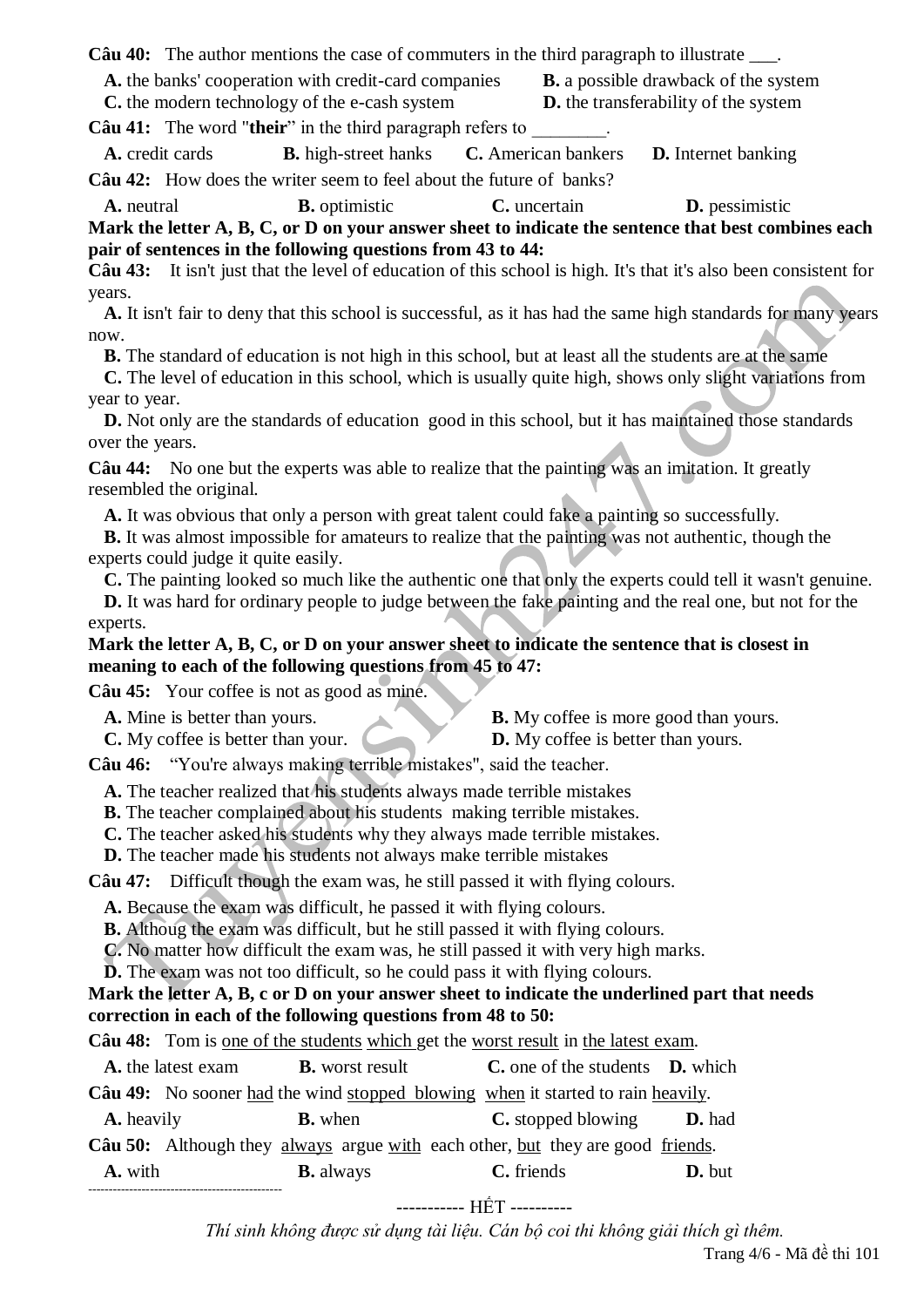| <b>DAP AN</b> |  |
|---------------|--|
|               |  |

|       |                | Đáp            | Мã              |                 | Đáp                                  | Mã  |                 | Đáp            | Mã  |                | Đáp          | Mã  |                 | Đáp          |
|-------|----------------|----------------|-----------------|-----------------|--------------------------------------|-----|-----------------|----------------|-----|----------------|--------------|-----|-----------------|--------------|
| Mã đề | Câu            | án             | đề              | Câu             | án                                   | đề  | Câu             | án             | đề  | Câu            | án           | đề  | Câu             | án           |
| 101   | 1              | B              | 102             | 1               | Α                                    | 103 | $\mathbf{1}$    | D              | 104 | 1              | B            | 105 | 1               | B            |
| 101   | $\overline{2}$ | B              | 102             | $\overline{2}$  | Α                                    | 103 | $\overline{2}$  | B              | 104 | $\overline{2}$ | $\mathsf C$  | 105 | 2               | Α            |
| 101   | 3              | $\mathsf C$    | 102             | 3               | A                                    | 103 | 3               | Α              | 104 | 3              | D            | 105 | 3               | Α            |
| 101   | 4              | A              | 102             | 4               | B                                    | 103 | 4               | B              | 104 | 4              | A            | 105 | 4               | D            |
| 101   | 5              | C              | 102             | 5               | D                                    | 103 | 5               | B              | 104 | 5              | A            | 105 | 5               | Α            |
| 101   | 6              | B              | 102             | 6               | $\mathsf A$                          | 103 | 6               | Α              | 104 | 6              | B            | 105 | 6               | D            |
| 101   | $\overline{7}$ | D              | 102             | $\overline{7}$  | A                                    | 103 | $\overline{7}$  | D              | 104 | $\overline{7}$ | $\mathsf C$  | 105 | $\overline{7}$  | A            |
| 101   | 8              | Α              | 102             | 8               | D                                    | 103 | 8               | C              | 104 | 8              | D            | 105 | 8               | B            |
| 101   | 9              | D              | 102             | 9               | $\mathsf{C}$                         | 103 | 9               | $\mathsf{C}$   | 104 | 9              | D            | 105 | 9               | D            |
| 101   | 10             | C              | 102             | 10              | $\sf B$                              | 103 | 10              | $\mathsf{C}$   | 104 | 10             | D            | 105 | 10 <sup>1</sup> | B            |
| 101   | 11             | D              | 102             | 11              | $\mathsf{C}$                         | 103 | 11              | D              | 104 | 11             | Α            | 105 | 11              | $\mathsf{C}$ |
| 101   | 12             | $\mathsf C$    | 102             | 12              | $\overline{B}$                       | 103 | 12              | D              | 104 | 12             | Α            | 105 | 12              | B            |
| 101   | 13             | Α              | 102             | 13              | B                                    | 103 | 13              | $\mathsf{C}$   | 104 | 13             | B            | 105 | 13              | D            |
| 101   | 14             | A              | 102             | 14              | $\mathsf{C}$                         | 103 | 14              | A              | 104 | 14             | В.           | 105 | 14              | A            |
| 101   | 15             | Α              | 102             | 15              | B                                    | 103 | 15              | D              | 104 | 15             | Α            | 105 | 15              | $\mathsf{C}$ |
| 101   | 16             | D              | 102             | 16              | $\overline{B}$                       | 103 | 16              | $\mathsf{C}$   | 104 | 16             | B            | 105 | 16              | D            |
| 101   | 17             | B              | 102             | 17              | $\mathsf{C}$                         | 103 | 17              | D              | 104 | 17             | B            | 105 | 17              | $\mathsf C$  |
| 101   | 18             | D              | 102             | 18              | D                                    | 103 | 18              | B              | 104 | 18             | D            | 105 | 18              | A            |
| 101   | 19             | A              | 102             | 19              | D                                    | 103 | 19              | $\mathsf{C}$   | 104 | 19             | A            | 105 | 19              | $\mathsf C$  |
| 101   | 20             | D              | 102             | 20              | D                                    | 103 | 20 <sub>1</sub> | A              | 104 | 20             | B            | 105 | 20              | Α            |
| 101   | 21             | $\mathsf C$    | 102             | 21              | $\mathsf{C}$                         | 103 | 21              | $\mathsf{C}$   | 104 | 21             | B            | 105 | 21              | B            |
| 101   | 22             | $\mathsf C$    | 102             | 22              | D                                    | 103 | 22              | $\mathfrak{C}$ | 104 | 22             | D            | 105 | 22              | B            |
| 101   | 23             | B              | 102             | 23              | D                                    | 103 | 23              | $\overline{B}$ | 104 | 23             | A            | 105 | 23              | $\mathsf{C}$ |
| 101   | 24             | B              | 102             | 24              | D                                    | 103 | 24              | Α              | 104 | 24             | D            | 105 | 24              | D            |
| 101   | 25             | $\mathsf C$    | 102             | 25              | Α                                    | 103 | 25              | $\mathsf C$    | 104 | 25             | D            | 105 | 25              | D            |
| 101   | 26             | B              | 102             | 26              | $A^+$                                | 103 | 26              | $\mathsf{C}$   | 104 | 26             | B            | 105 | 26              | $\mathsf A$  |
| 101   | 27             | D              | 102             | 27              | D                                    | 103 | 27              | B              | 104 | 27             | $\mathsf{C}$ | 105 | 27              | $\mathsf C$  |
| 101   | 28             | $\mathsf C$    | 102             | 28              | $\mathsf{C}$<br>$\blacktriangledown$ | 103 | 28              | B              | 104 | 28             | $\mathsf C$  | 105 | 28              | D            |
| 101   | 29             | Α              | 102             | 29              | $\overline{A}$                       | 103 | 29              | B              | 104 | 29             | D            | 105 | 29              | D            |
| 101   | 30             | Α              | 10 <sup>2</sup> | 30 <sup>7</sup> | Α                                    | 103 | 30              | A              | 104 | 30             | D            | 105 | 30              | B            |
| 101   | 31             | A              | 102             | 31              | B                                    | 103 | 31              | B              | 104 | 31             | $\mathsf{C}$ | 105 | 31              | $\mathsf C$  |
| 101   | 32             | D              | 102             | 32              | D                                    | 103 | 32              | $\mathsf{C}$   | 104 | 32             | Α            | 105 | 32              | $\mathsf C$  |
| 101   | 33             | $\mathsf{A}$   | 102             | 33              | $\sf B$                              | 103 | 33              | B              | 104 | 33             | D            | 105 | 33              | A            |
| 101   | 34             | D              | 102             | 34              | B                                    | 103 | 34              | B              | 104 | 34             | D            | 105 | 34              | A            |
| 101   | 35             | $\overline{B}$ | 102             | 35              | $\mathsf{C}$                         | 103 | 35              | $\mathsf A$    | 104 | 35             | B            | 105 | 35              | B            |
| 101   | 36             | A              | 102             | 36              | $\mathsf C$                          | 103 | 36              | A              | 104 | 36             | $\mathsf{C}$ | 105 | 36              | $\mathsf C$  |
| 101   | 37             | B              | 102             | 37              | $\mathsf{C}$                         | 103 | 37              | B              | 104 | 37             | Α            | 105 | 37              | B            |
| 101   | 38             | D              | 102             | 38              | D                                    | 103 | 38              | B              | 104 | 38             | B            | 105 | 38              | B            |
| 101   | 39             | A              | 102             | 39              | $\mathsf{C}$                         | 103 | 39              | D              | 104 | 39             | D            | 105 | 39              | $\mathsf C$  |
| 101   | 40             | B              | 102             | 40              | $\mathsf A$                          | 103 | 40              | D              | 104 | 40             | $\mathsf C$  | 105 | 40              | A            |
| 101   | 41             | $\mathsf C$    | 102             | 41              | B                                    | 103 | 41              | D              | 104 | 41             | A            | 105 | 41              | B            |
| 101   | 42             | $\mathsf{C}$   | 102             | 42              | $\mathsf{C}$                         | 103 | 42              | A              | 104 | 42             | B            | 105 | 42              | A            |
| 101   | 43             | D              | 102             | 43              | B                                    | 103 | 43              | D              | 104 | 43             | $\mathsf{C}$ | 105 | 43              | $\mathsf C$  |
| 101   | 44             | C              | 102             | 44              | D                                    | 103 | 44              | A              | 104 | 44             | $\mathsf{C}$ | 105 | 44              | D            |
| 101   | 45             | D              | 102             | 45              | D                                    | 103 | 45              | D              | 104 | 45             | $\mathsf{C}$ | 105 | 45              | B            |
| 101   | 46             | B              | 102             | 46              | Α                                    | 103 | 46              | D              | 104 | 46             | $\mathsf{C}$ | 105 | 46              | B            |
| 101   | 47             | $\mathsf C$    | 102             | 47              | $\mathsf C$                          | 103 | 47              | B              | 104 | 47             | $\mathsf C$  | 105 | 47              | D            |

Trang 5/6 - Mã đề thi 101